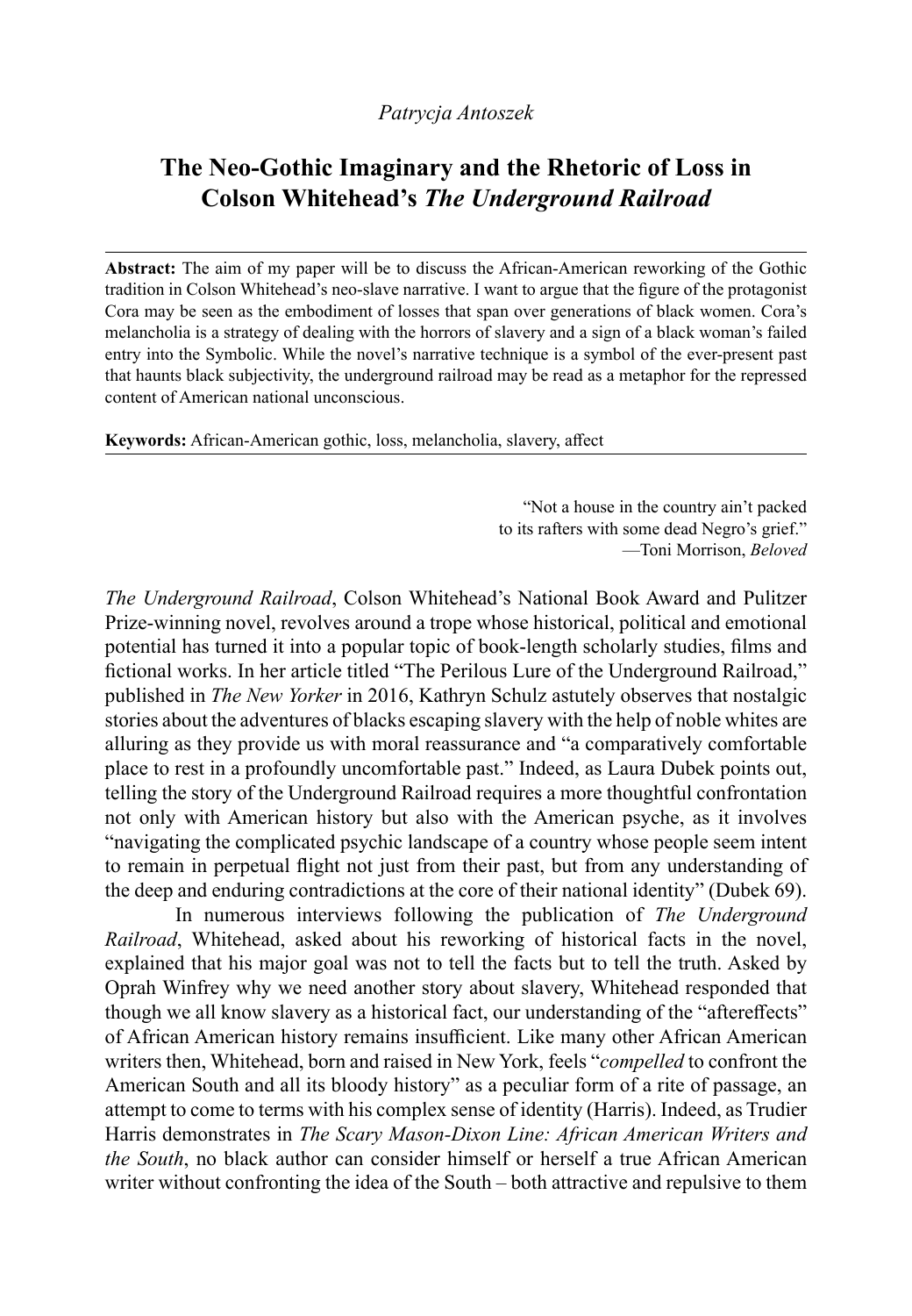– in some decisive way. As Harris' study reveals, for many black authors writing about slavery not only involves a psychological journey in time and space back to a place of unspeakable historical traumas, but also becomes an almost visceral experience.

In what follows I want to argue that Whitehead's fictional neo-slave narrative, while referring to actual facts, defies historical accuracy and chronology to tell an affective history of African American experience. By revisiting slavery as probably the most horrific trauma haunting American consciousness, Whitehead's novel becomes a meditation on the history of social, cultural and personal losses and the process of unresolved mourning that continues to shape African American identity. At the same time, by making literal the metaphor of the Underground Railroad, and therefore by demythologizing it, the novel reveals the complex mechanisms of racial melancholia and challenges some of the myths of white America. Hence, in Whitehead's narrative the Underground Railroad provides an alternative route through the history of racialized America, where the past cannot be erased but has to be confronted. It is a journey not only across states but also through the history of abuse, bringing up shameful facts from America's past, which refuse to be forgotten.

American literature has a long tradition of excluding uncomfortable details from national memory. In *Playing in the Dark: Whiteness and the Literary Imagination*, Toni Morrison investigates the ways in which blackness and slavery were fundamental for the construction of white American identity. As Anne Cheng observes, "[b]y citing African American presence as the formative but denied ghost in the heart of American literature, Toni Morrison has essentially identified the national literary canon as a melancholic corpus" – melancholic "because of what it excludes but cannot forget" (Cheng 12). In her influential *The Melancholy of Race*, Cheng reverses Morrison's perspective and looks at texts by minority writers to explore the double nature of racial melancholia. According to Cheng, a non-white subject may be seen as both the object of national melancholy and a subject of racial melancholy, which results from an accumulation of injuries and losses encrypted inside the racialized ego. The long history of racial oppression, going back to the dramas of separation from the African homeland, through the torments of the Middle Passage to the humiliation and terrors of chattel slavery, leaves the black subject in America burdened with a long history of unresolved grief passed from generation to generation.

Whitehead's novel, though inspired by realistic accounts of slave narratives does not follow the rules of factual or chronological accuracy. Escaping from a plantation in Georgia, the teen-age protagonist, Cora, travels through several states constructing a fictional and almost mythical landscape out of the history of African American experience. This includes the inhuman conditions of cottonfield work, terrors of bondage, medical experiments on blacks, including the infamous Tuskegee Study, and the ritual killing and lynching of runaway slaves. The uncanny retelling of some of the most shameful facts from American history brings back – in a truly Gothic fashion – what has long been repressed or purposefully erased from the national unconscious. The novel relies on a classic Gothic plot in which an imperiled heroine (Cora) running away from an oppressive male (the slave-owner Randall) is followed by another cruel male antagonist (the slave-catcher Ridgeway) and becomes lost in a dark, labyrinthine and imprisoning space (the underground railroad). By turning the metaphor of the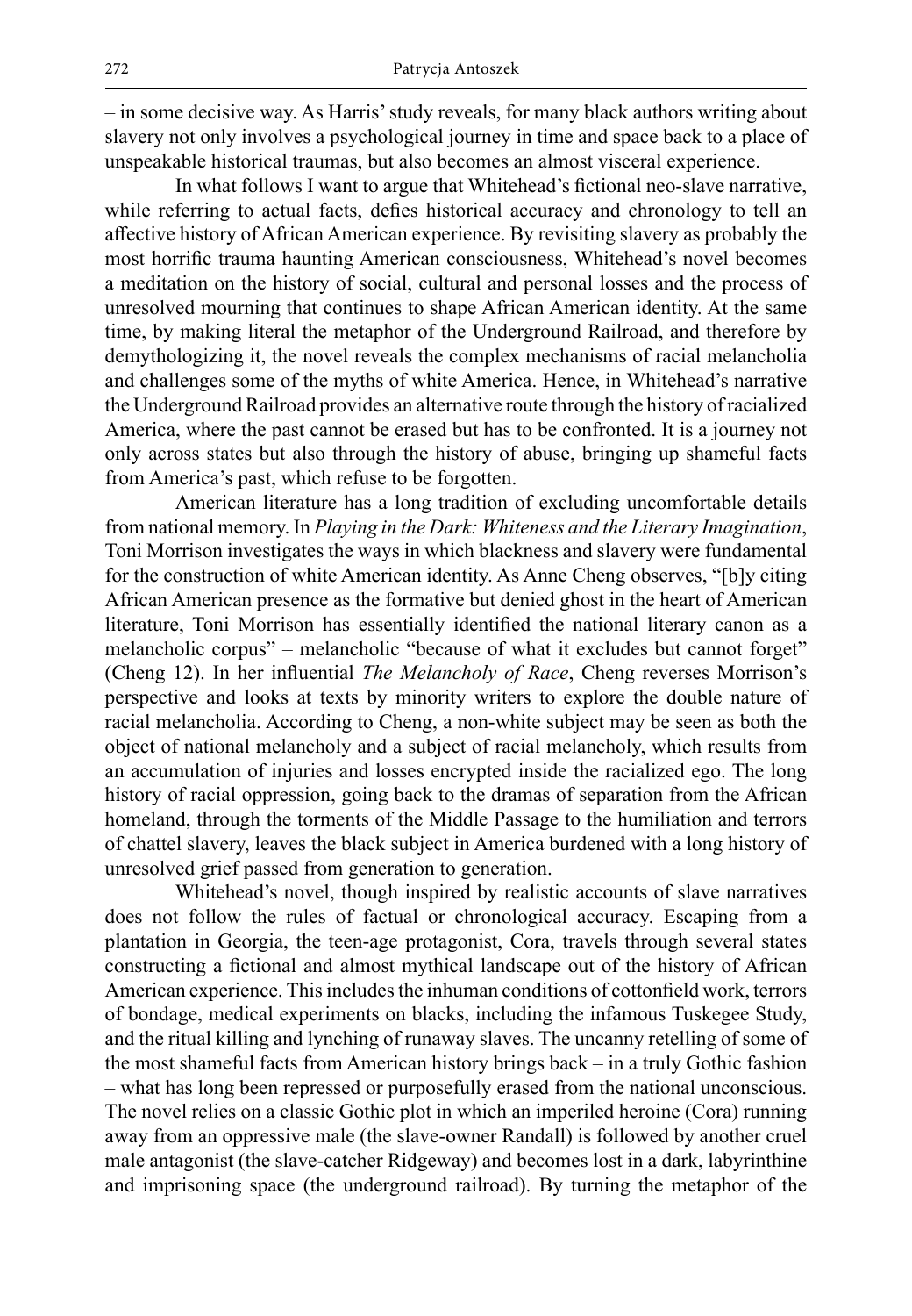railroad into a physical structure, Whitehead invests the narrative with another Gothic trope: a subterranean, gloomy maze of railways full of dead ends and ghost stations. Also, the very life of a slave, as Maisha L. Wester observes, is undoubtedly a Gothic existence: "[t]he murders/suicides, rapes, entrapment and escape cycles, torture (brutal whippings), and familial secrets (illegitimate births) that make up numerous gothic plots constitute real, daily existence under slavery" (35). The South in Whitehead's novel is a haunted and gloomy landscape troubled with terrors and tortures, which challenge America's national myths of purity, equality and innocence. Finally, the book's protagonist is the embodiment of the Gothic Other – she is black, female and an outcast even in her own community, who considers her mentally unstable and puts her with other insane slave women in what they call a Hob.

More importantly, however, by revisiting the story of slavery as America's most unbearable trauma, Whitehead's novel speaks the unspeakable and exposes – with horrific detail – the dark underbelly of American history. According to Teresa Goddu, who believes all American Gothic is haunted by race,

The nation's narratives – its foundational fictions and self-mythologizations – are created through a process of displacement: their coherence depends on exclusion. By resurrecting what these narratives repress, the gothic disrupts the dream world of national myth with the nightmares of history. Moreover, in its narrative incoherence, the gothic discloses the instability of America's selfrepresentations; its highly wrought form exposes the artificial foundations of national identity. (10)

Hence, by making the metaphor of the Underground Railroad literal, the book attempts to de-mythologize the monstrous past, which becomes as real and as uncomfortable as the dirty, derelict railcars that take Cora from one station to another. As in Toni Morrison's *Beloved*, the Gothic in Whitehead's novel serves to "rematerialize" African American history and proves that slavery and racial oppression continue to haunt the American literary imagination like a "ghost in the machine" (cf. Goddu 154-6). When Cora begins her journey on the Underground Railroad, she is told, "If you want to see what this nation is all about . . . you have to ride the rails. Look outside as you speed through, and you'll find the true face of America" (83), but all Cora can see is "darkness, mile after mile" (84). Indeed, the protagonist's journey – one of American literature's favorite tropes – makes her realize that "America was a ghost in the darkness, like her" (216). The Declaration of Independence, which states that all men are created equal, recited by one of the slaves, sounds like a joke, and the idea of Manifest Destiny celebrated by the Ahab-like, obsession-driven Ridgeway only proves that "America . . . is a delusion, the grandest one of all. The white race believes – believes with all its heart – that it is their right to take the land. To kill Indians. Make war. Enslave their brothers. This nation shouldn't exist, if there is any justice in the world, for its foundations are murder, theft, and cruelty. Yet here we are" (341). As the slave catcher ironically observes, "[w]e come up with all sorts of fancy talk to hide things"  $(266)$ .

One of Cora's most eye-opening experiences is her work in the Museum of Natural Wonders where she performs the role of a slave in an exhibit educating white people about their national history. Acting in three different settings – Scenes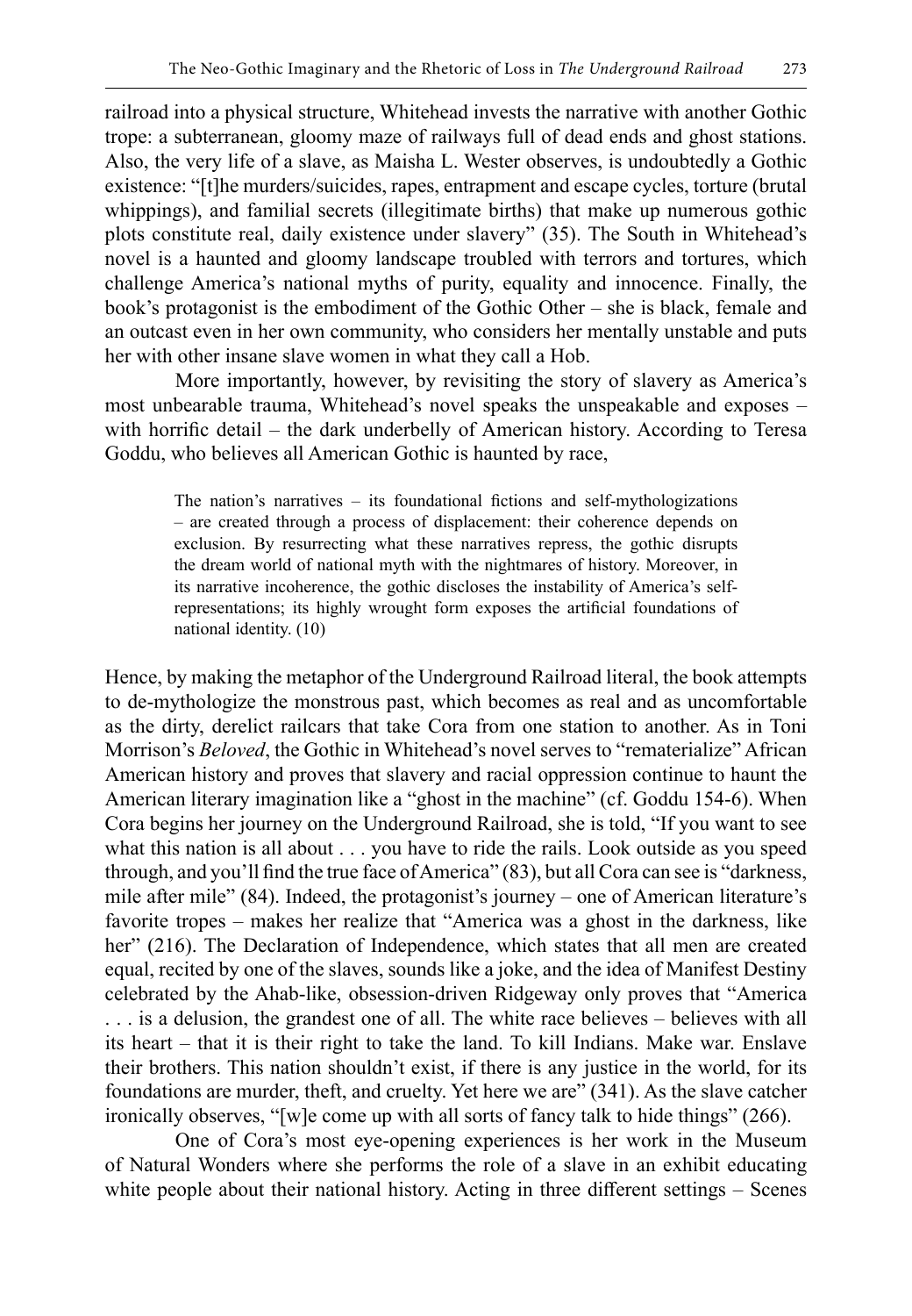from Darkest Africa, Life on the Slave Ship and Typical Day on the Plantation – Cora becomes physically enframed into a fabricated white script which neatly erases all the horrifying truth about slavery. Rather than showing a kidnapped slave "chained belowdeck, swabbing his body in his own filth," the museum offers images of black boys running the decks and being patted on the head by their white kidnappers (138). In other words, the exhibition demonstrates how African American suffering – the blood, death and anguish, that is the Kristevan *abject<sup>1</sup>* – has been exorcised from the official national narrative in which "[t]ruth was a changing display in a shop window, manipulated by hands when you weren't looking" (139). Forced to participate in this officially sanctioned falsehood, Cora chooses one spectator every hour and offers them what bell hooks would call an "oppositional gaze."2 Looking back at the white spectators (a gesture forbidden for slaves), the protagonist challenges the image of a black person and the version of black history contrived by white mythology: "It was a fine lesson, Cora thought, to learn that the slave, the African in your midst, is looking at you, too"  $(151)$ .

While *The Underground Railroad* undoubtedly challenges the white mythology and exposes the cracks in its racial logic, the novel also dramatizes the experience of slavery as an ever-growing reservoir of losses. The book opens with the story of Ajarry, the protagonist's grandmother, who was captured in her African village and brought to America on a slave ship. Though Ajarry has long been dead when the novel begins, her life of unbearable suffering serves as a prologue to the story of Cora. First, when she was a girl, Ajarry lost her mother; then she was kidnapped and separated from home and family. Becoming a slave on an American plantation only multiplied her losses: deprived of dignity, safety and freedom, she lost three husbands and four of her five children, "one after another." Unable to cope with her pain, Ajarry acquired a "new blankness behind her eyes" (8) and disintegrated emotionally: "her burdens were such to splinter her into a thousand pieces" (5). As a consequence, the grandmother's unending mourning turns her into a melancholic subject whose only legacy – like the legacy of slavery – is unresolved grief.

In his "Mourning and Melancholia," an essay published in 1917, Freud explains the complex relationship between loss, the denial of loss and its incorporation into the ego. He differentiates between mourning, which he believes is a healthy though undoubtedly painful process of acknowledging loss, and melancholia, which he sees as pathological. As Freud observes, in the state of melancholia the ego, unable to accept the loss, identifies with the lost object, which becomes incorporated into the ego, causing a split in the subject. As a consequence, "an object-loss [is] transformed into an ego-loss and the conflict between the ego and the loved person into a cleavage between the critical activity of the ego and the ego as altered by identification" (Freud

<sup>1</sup> In Julia Kristeva's definition, the abject is that which "disturbs identity, system, order" and "does not respect borders, positions, rules" (*Powers of Horror*, 4). In this sense, abjection involves a "throwing off," or exclusion of historical horrors to facilitate the construction of coherent national identity.

<sup>2</sup> As bell hooks has argued, repeated desires to repress the black gaze have resulted in "an overwhelming longing to look, a rebellious desire, an oppositional gaze." Like Foucault, hooks interprets the act of looking, or looking back, in terms of power relations and insists that the "gaze" is always political and may be an act of resistance (94-5).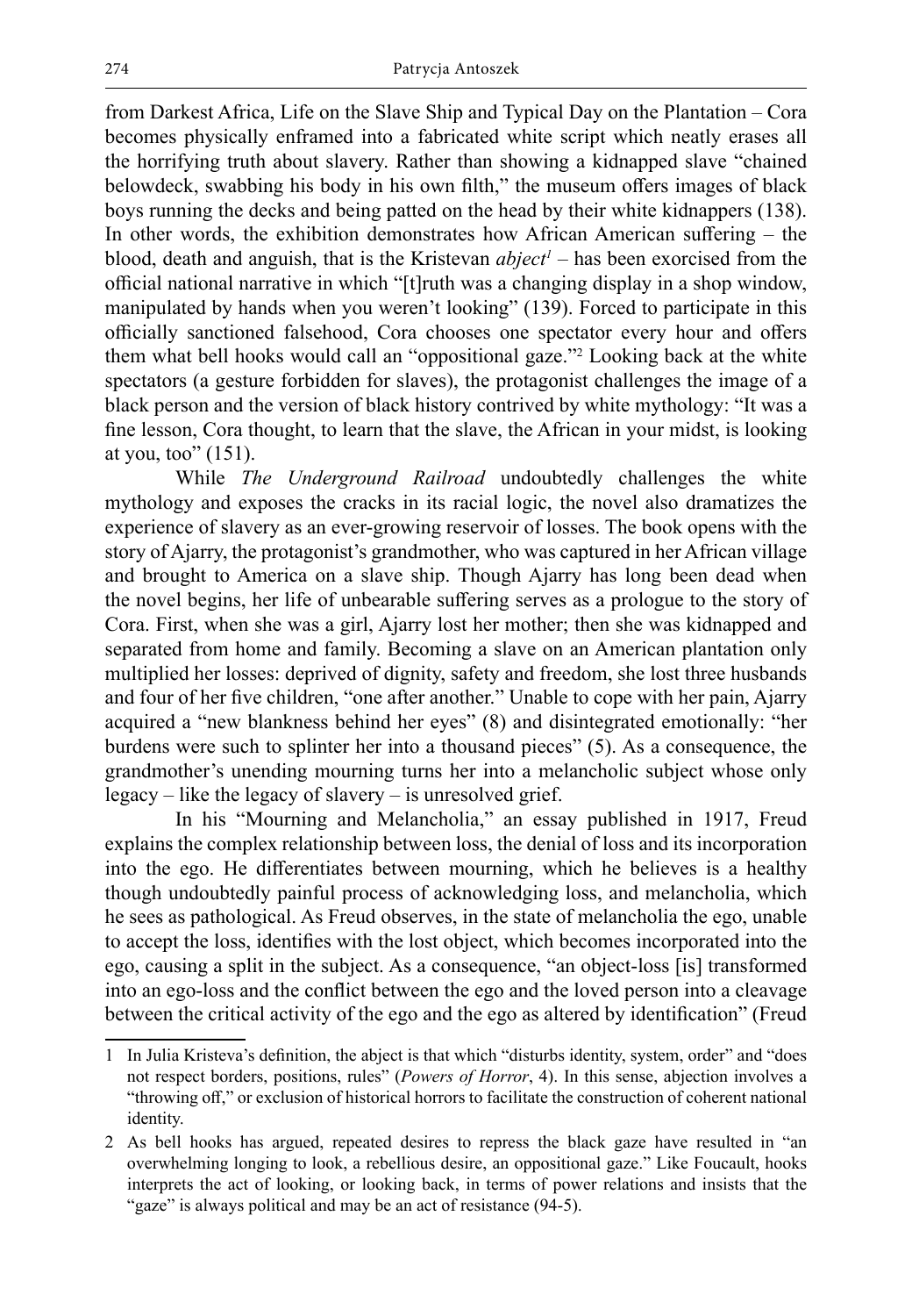249). In his later work, *The Ego and the Id*, Freud goes on to suggest that "there is no non-melancholic loss, no mourning that leaves the ego unchanged" and that "the very character of the ego is formed by its lost objects" (Flatley 49). In their rereading of Freud, Nicholas Abraham and Maria Torok propose that the refusal to part with the lost object leads to a fantasy of "incorporation" of the loss into the ego, which is meant to protect the object and help the mourner deal with the loss: "The words that cannot be uttered, the scenes that cannot be recalled, the tears that cannot be shed—everything will be swallowed along with the trauma that led to the loss" (130). The inability to express the sorrow leads one to the creation of a psychic crypt, which preserves the memory of the lost object and "entombs the 'part of ourselves that we placed in what we lost'" (Abraham and Torok 127; Singleton 53).

The story of Whitehead's protagonist begins with her identification with her grandmother as an ancestor whose unresolved pain and loss of self she has inherited. Therefore, initially, when approached by Caesar, another slave who is planning an escape to the North, Cora says what her grandmother would have said: "no." When three weeks later she says "yes," she refuses to remain encrypted in the impossible mourning of generations of slaves. Like her mother, Mabel, who also integrated Ajarry's melancholy into her life, and whose overwhelming sadness and silent suffering Cora so well remembers, she decides to break the cycle of continuous grief and losses-ofself and move on. At the same time, in her decision to escape, Cora identifies with her mother – the only slave ever to run away from Randall's plantation and whose loss she does not want to accept. In her refusal to lose her mother, who abandoned her when she was still a child, Cora preserves her inside her psychic crypt and part of her becomes Mabel. She cultivates her mother's tiny plot of land and, in a motherly gesture, protects the little Chester from the master's rage "ben[ding] over the boy's body as a shield" (40); finally, she has "the same reluctance to mix, the burden that bent her at all times and set her apart" (64). Most importantly however, she does what her mother did: she steps outside her master's property and never returns.

But Cora, like generations of black women before her, also has to incorporate and encrypt her own denigrated self. Abandoned by the mother, physically and sexually abused, and cast out of the slave community to live in the Hob as an outcast, Cora displays some typical symptoms of melancholia: she retreats into alienation and silence, avoids contacts with others, and feels intense hatred for her mother for leaving her. The crypt as melancholia's central trope appears throughout the novel in the form of small, enclosed spaces, in which Cora hides from the world. Though she has just escaped from the most horrible of cages – the plantation – as a runaway slave she finds herself continually trapped between captivity and freedom, life and death. In order to survive, she has to move from one hideaway to another, travelling through narrow, underground tunnels in tight, uncomfortable boxcars. The most conspicuous of her crypts, however, is the suffocating, "cramped nook" in the attic of Martin Wells's house in North Carolina, where Cora hides for several months. It is here, in the most confining of her prisons that she begins to ponder the nature of freedom. Contemplating white people's racial violence through a tiny hole in the wall, she recognizes "they were prisoners like she was, shackled to fear" (216), scared to death by "[t]he shadow of the black hand that will return what has been given," and realizes that "she was one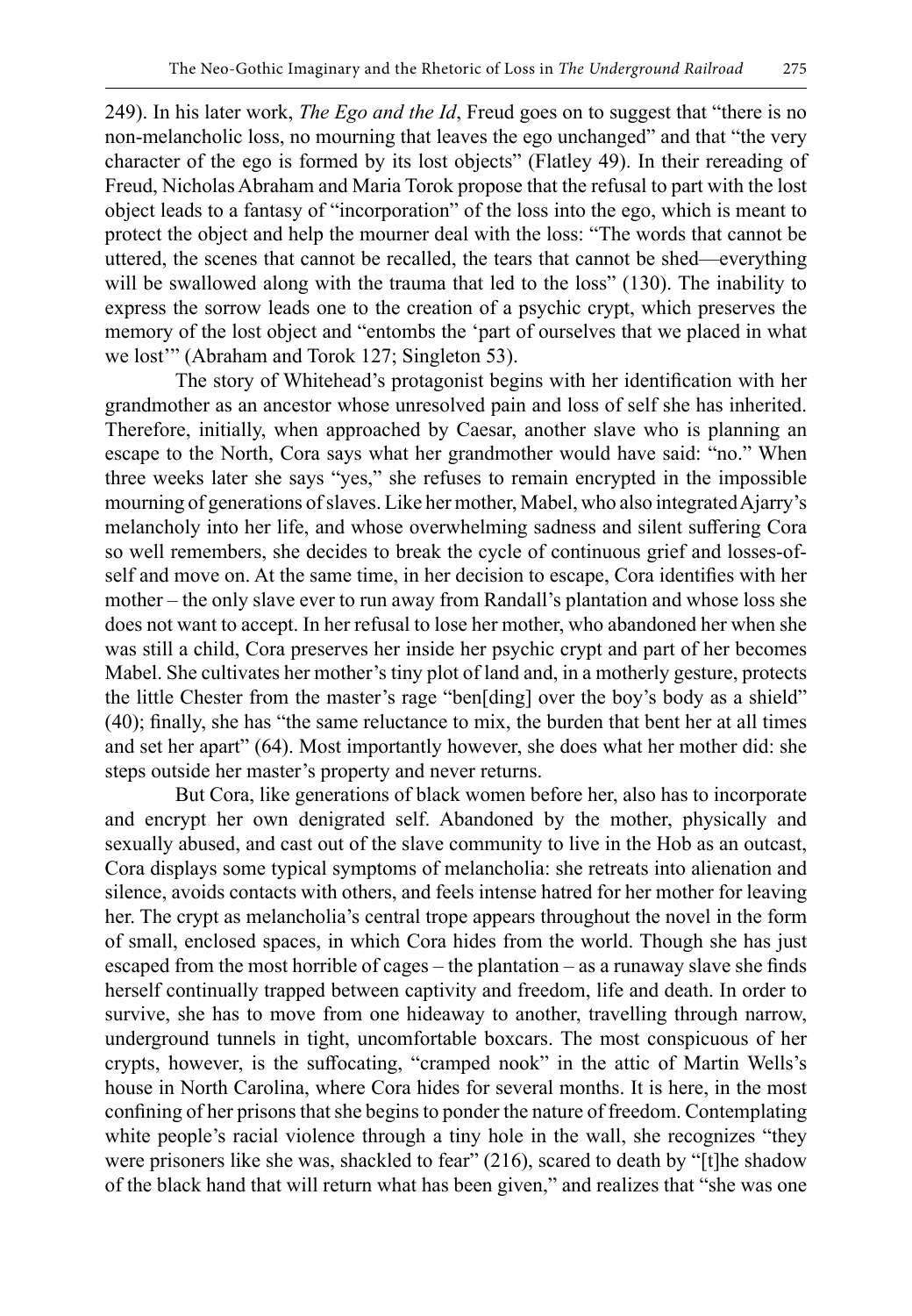of the vengeful monsters they were scared of" (206-7). Cora's refusal to look at the morbid, grotesque ceremonies of the ritual lynching of a black person taking place every Friday night at the town's main square is her gesture of resistance – this time by averting her gaze from what is intended to terrorize and humiliate her, Cora again opposes white racist ideology in the only manner available to a slave. Recognizing the affect behind "the American imperative," she realizes that for a black person "[b]eing free had nothing to do with chains or how much space you had" (215), but involves the necessity of freeing oneself from the oppressive memory of the past and unresolved pain of one's ancestors. If, as Abraham and Torok suggest, melancholic incorporation means almost literal "swallowing" of the lost object in a refusal to mourn, Cora reverses the process by finally losing the contents of her stomach and bowels in the small space of her crypt-like nook. As she metaphorically purges her inside of all unwanted burdens, she is, in a sense, brought back to the beginnings of her trauma: she has a dream about herself being transported from Africa on a slave ship, chained below decks together with hundreds of captives crying in terror. Thus embracing the painful history of slavery and rejecting the impossible weight of inherited losses, Cora choses to confront herself with grief and finally leave it behind:

List upon list crowded the ledger of slavery. The names gathered first on the African coast in tens of thousands of manifests. The human cargo. The names of the dead were as important as the names of the living, as every loss from disease and suicide – and the other mishaps labeled as such for accounting purposes – needed to be justified to employers. …

The peculiar institution made Cora into a maker of lists as well. In her inventory of loss people were not reduced to sums but multiplied by their kindnesses. People she had loved, people who had helped her. The Hob women, Lovey, Martin and Ethel, Fletcher. The ones who disappeared: Caesar and Sam and Lumbly. Jasper was not her responsibility, but the stains of his blood on the wagon and her clothes might as well have represented her own dead. (258)

While melancholia has been traditionally understood as an individual psychic condition, recent scholarship has explored the relationship between prolonged mourning and collective memory. As Julia Stern observes, "[w]hen entire groups endure unrelenting experiences of dehumanizing, disabling treatment and recurrent separation and death, the notion of mourning itself might be better understood as collective melancholia" (62-3). In "A Dialogue on Racial Melancholia," David Eng and Shinhee Han argue that mourning may be understood not only in individual but also in cultural contexts, as a response both to personal losses and collective traumas. The refusal and inability of racialised subjects to forget the past should no longer be treated as pathological, but must be seen as a "militant refusal" that lies "at the heart of melancholia's productive potentials" (Eng and Han 365; Kaplan 514). Similarly, Jose Esteban Muñoz believes that, for queers as well as for people of color, melancholia functions as an integral part of daily existence and a certain strategy of survival. Rather than seeing melancholia "as a pathology or as a self-absorbed mood which inhibits agency," Muñoz claims that "it is a mechanism that helps us (re)construct identity and take our dead with us to the various battles we must wage in their names – and in our names" (qtd. in Eng and Han 363).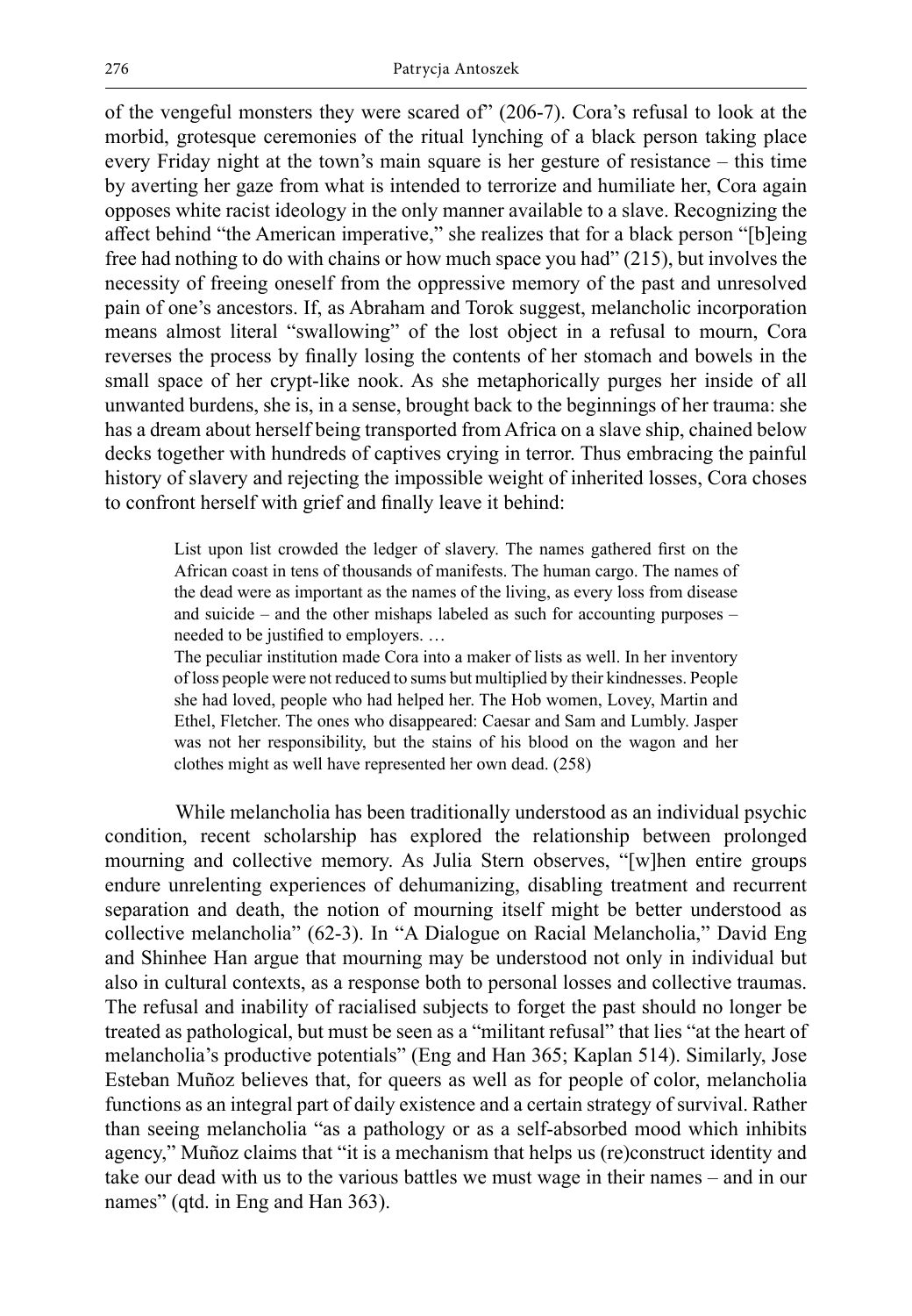Whitehead's rendering of racial melancholia in *The Underground Railroad* shows the African American subject formation as "an ongoing process of legislating or feeding on loss" (Singleton 46). Yet, it is Cora's recognition of melancholia's productive potential that allows her to emerge out of the gloomy, imprisoning tunnels of the underground railroad and her own traumatized self, and keep going. As the protagonist gradually gains power and agency, she begins to grieve for every individual person she lost, or for whose death she may have been responsible. By the time the slavecatcher finally finds her, "she had finished mourning [Caesar]" (264), then "shutters swung out inside her and she saw the boy [she had killed in self-defense] trembling on his sickbed, his mother weeping over his grave" and realizes she "had been grieving for him, too, without knowing it" (265). It is the recognition of loss and the utterance of grief that grants Cora agency she never had being a slave. In the last pages of the novel, and in a gesture reminiscent of another Gothic tale – Poe's "The Fall of the House of Usher" – Cora attacks her pursuer Ridgeway "lock[ing] her arms around him like a chain of iron" (361) and, like Poe's Madeline, brings him down to the floor "a victim to the terrors he [as a white man must have] anticipated" (Poe 95).<sup>3</sup> Leaving the slave catcher behind, Cora finds herself alone in the darkness of an underground ghost station from which she has to find a way out. In the most unrealistic passage of the novel, Cora seems to be digging the tunnel herself, thus constructing it: "On the one end there was who you were before you went underground, and on the other end a new person steps out into the light" (363). After the arduous journey through the gloomy underside of America, the light at the end of the tunnel implies a new beginning for Cora, whose symbolic birth is an act of leaving behind the dark past to face the future. The new self that emerges out of the tunnel, however, brings with herself an awareness of the necessity to confront one's legacy of suffering and loss, of the need to travel the underground railroads of both America and one's self.

Whitehead's novel does not offer full narrative closure, nor does it suggest racial injuries can be forgotten, or that there can ever be an end to trauma. As one character says: "Here's one delusion: that we can escape slavery. We can't. Its scars will never fade" (340). And yet, as Cora emerges out of the darkness into a place she does not know, she meets an old black man and joins him to travel in an open carriage to California. As she wonders "where he escaped from, how bad it was, and how far he travelled before he put it behind him" (366), Cora, covered with a blanket whose rough fabric reminds her of her life as a slave, seems to understand that African American sense of community must be built on their common cultural memory of lost lives, lost selves, lost possibilities. As Judith Butler points out, "there is something else that one cannot 'get over,' one cannot 'work through,' which is the deliberate act of violence against a collectivity, humans who have been rendered anonymous for violence and whose death recapitulates an anonymity for memory" (468). It is undoubtedly

<sup>3</sup> Several scholars have suggested that "The Fall of the House of Usher" may be read in the context of American slavery. As Harry Levine observes, the story "acquires a sociological meaning when it is linked with the culture of the plantation in its feudal pride and its foreboding of doom" (*Power of Blackness* 160). More recently, Agnieszka Soltysik Monnet argues that Poe's tale offers interesting insights when read against the backdrop of slavery and, especially, the fear of slave revolt (*The Poetics and Politics of the American Gothic: Gender and Slavery in Nineteenth-Century American Literature* 49-53).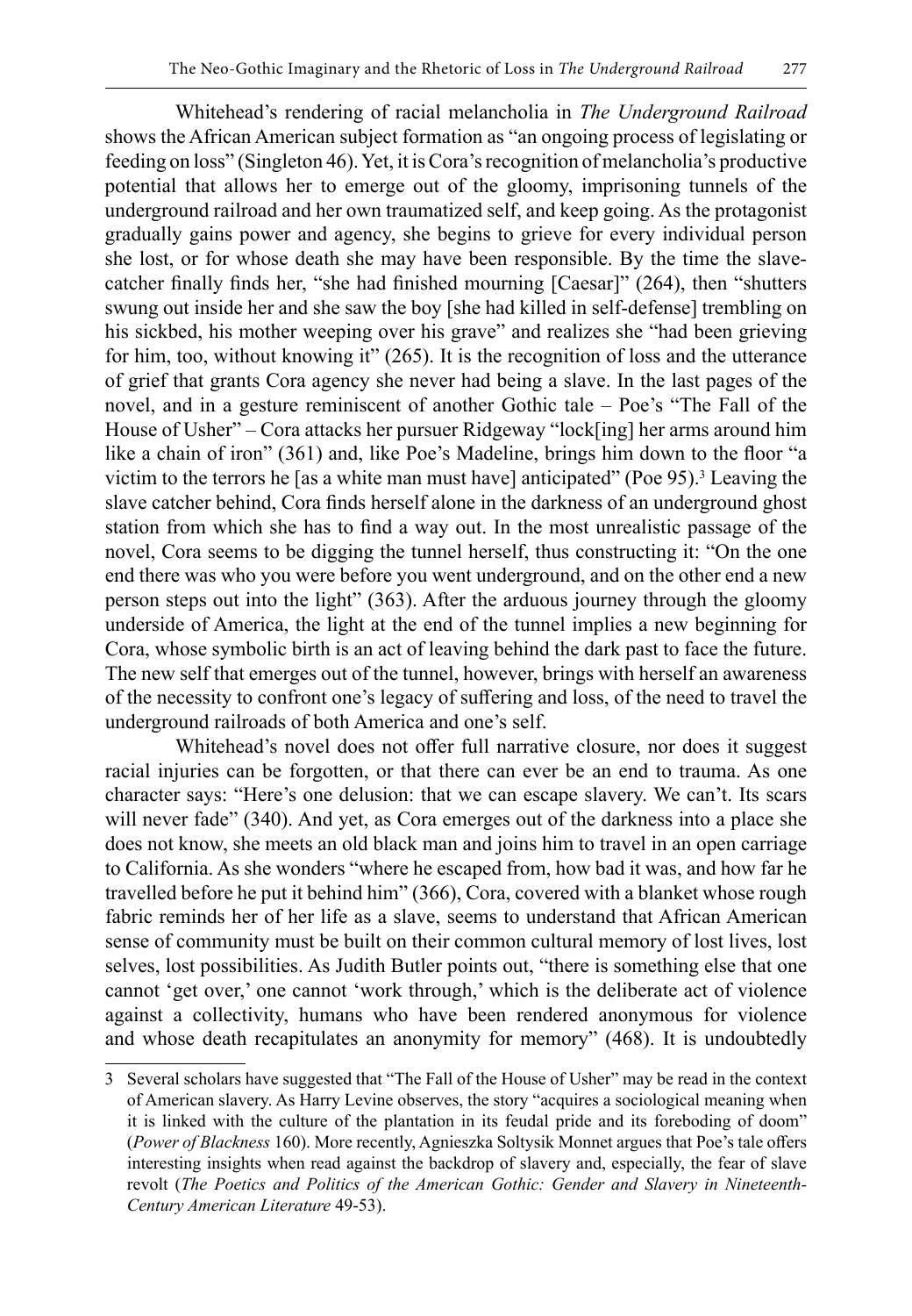Whitehead's achievement to understand melancholia not only as "a private, backwardlooking phenomenon of paralyzing psychic conflict" but, more importantly, "as an embodied individual and collective psychic practice with the political potential to transform grief into the articulation of grievances that traverse continents and cross time" (Kaplan 513). Whitehead's novel, while showing melancholia's productive potential, is yet more proof that slavery and its terrible legacy remains America's most excruciating trauma, which perhaps can never be adequately mourned (cf. Stern 79).

## **Works Cited**

- Abraham, Nicholas and Maria Torok. "Mourning *or* Melancholia: Introjection *versus*  Incorporation." *The Shell and the Kernel: Renewals of Psychoanalysis*. Vol. I. Ed. and trans. Nicholas T. Rand. Chicago: The University of Chicago Press, 1994. 125-138. Print.
- Butler, Judith. "Afterword: After Loss, What Then?" *Loss: The Politics of Mourning*. Ed. David L. Eng and David Kazanjian. Los Angeles: University of California Press, 2003. 467-473. Print.
- Cheng, Anne Anlin. *The Melancholy of Race: Psychoanalysis, Assimilation, and Hidden Grief*. New York: Oxford University Press, 2000. Print.
- Dubek, Laura. "'Fight for It!': The Twenty-First-Century Underground Railroad." *The Journal of American Culture* 41.1 (2018): 68-80. Print.
- Eng, David L. and Shinhee Han. "A Dialogue on Racial Melancholia." *Loss: The Politics of Mourning*. Ed. David L. Eng and David Kazanjian. Los Angeles: University of California Press, 2003. 343-371. Print.
- Flatley, Jonathan. *Affective Mapping: Melancholia and the Politics of Modernism.* Cambridge: Harvard University Press, 2008. Print.
- Freud, Sigmund. "Mourning and Melancholia." *On Freud's "Mourning and Melancholia.* Ed. L. G. Fiorini, T. Bokanowski, S. Lewkowicz. London: Karnac Books, 2009. 19-34. Print.
- Goddu, Teresa A. *Gothic America: Narrative, History, and Nation*. New York: Columbia University Press, 1997. Print.
- Harris, Trudier. *The Scary Mason-Dixon Line: African American Writers and the South*. Baton Rouge: Louisiana State UP, 2009. Kindle edition.
- hooks, bell. "The Oppositional Gaze: Black Female Spectators." *The Feminism and Visual Culture Reader*. Ed. Amelia Jones. New York: Routledge, 2003. 94- 104. Print.
- Kaplan, Sara Clarke. "Souls at the Crossroads, Africans on the Water: The Politics of Diasporic Melancholia." *Callaloo* 30.2 (2007): 511-526. Print.
- Kristeva, Julia. *Powers of Horror. An Essay on Abjection*. Trans. Leon S. Roudiez. New York: Columbia University Press, 1982. Print.
- Levine, Harry. *Power of Blackness: Hawthorne, Poe, Melville*. New York: Knopf, 1958. Print.
- Poe, Edgar Allan. "The Fall of the House of Usher." *Selected Tales*. London: Penguin Books, 1994. 76-95. Print.
- Schulz, Kathryn. "The Perilous Lure of the Underground Railroad." *The New Yorker*,